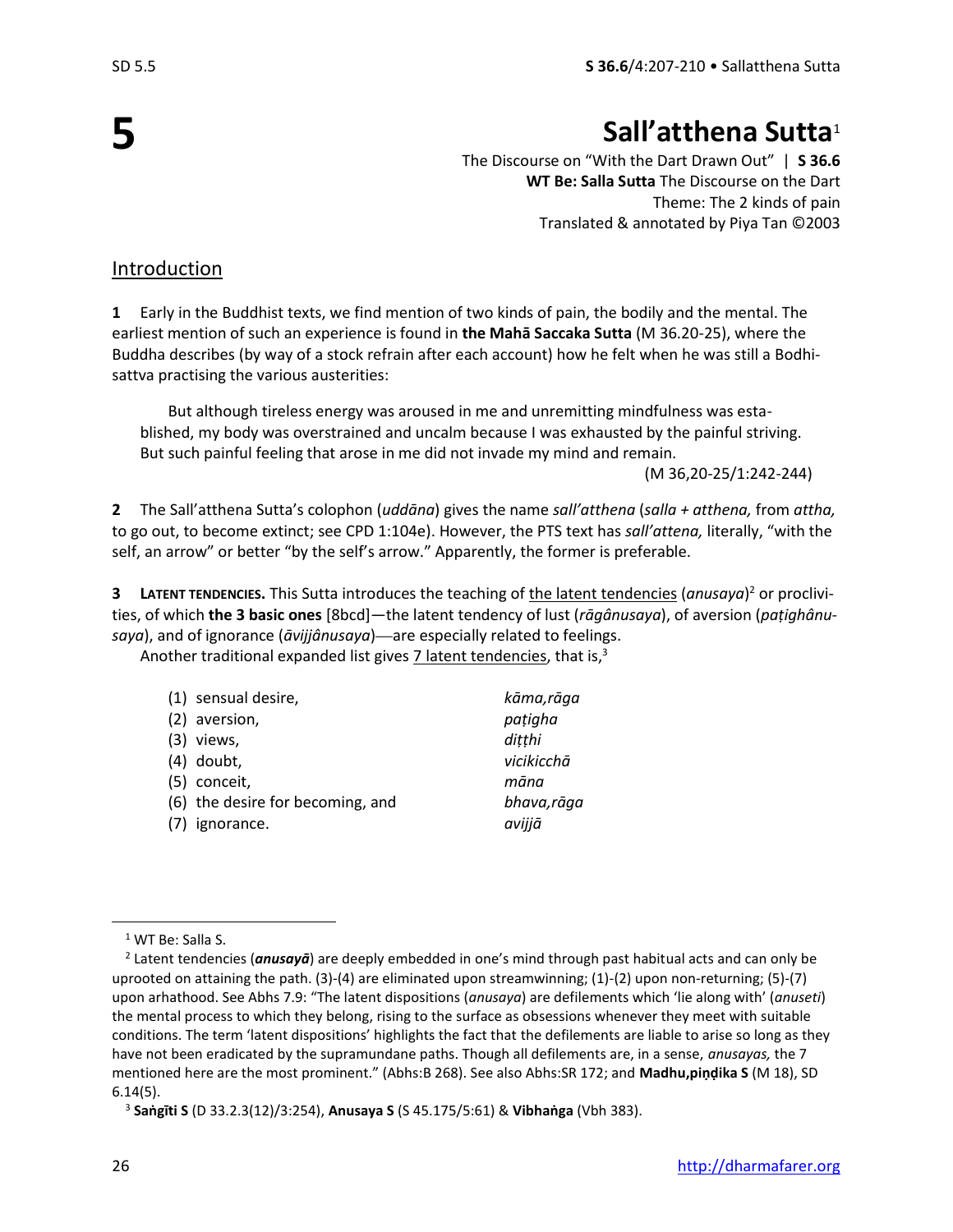The latent tendency of sensual desire is lust itself, which is a "latent tendency" in the sense that it has gained strength (*thāma,gat'aṭṭhena*).<sup>4</sup> **The Anusaya Sutta 1** and **2** (S 35.58-59) explain how the latent tendencies are to be abandoned and to be uprooted respectively.<sup>5</sup>

**The Cūḷa Vedalla Sutta** (M 44) has a passage related to latent tendencies (M 44,25-28). The Sall'atthena Sutta is also closely related to **the Nakula,pitā Sutta** (S 22.1) where the Buddha advises the aged Nakula,pitā to reflect in this manner: "My body may be sick, but my mind will not be sick." (S 22.1/3:1-5). On a more advanced level, **the Dhātu Vibhaṅga Sutta** (M 140) speaks of how the arhat regards in a detached manner any "feeling ending with the body" (*kāya,pariyantika vedanā*) and any "feeling ending with life" (*jīvita,pariyantika vedanā*), ie arising in the mind (M 140,24/3:244 f).<sup>6</sup>

**4 NOT FEEDING LATENT TENDENCIES. The Mahā Taṇhā,saṅkhaya Sutta** (M 38) closes with an interesting and broader explanation of how an unawakened person delights in all kinds of feelings—whether pleasant, painful or neutral—"he delights in that feeling, welcomes it, and remains clinging to it." The Buddha, on the other hand, advises us that we should be one who, "[o]n seeing a form with the eyes, … on cognizing a mind-object with the mind, does not lust after it if it is pleasing; he does not dislike it if it is unpleasing  $\dots$ . Having thus abandoned like and dislike,<sup>7</sup> whatever he feels, whether pleasant or painful or neutral, he does not delight in that feeling nor welcome it nor remain clinging to it." As a result, he rids himself of suffering.<sup>8</sup> The Parivimamsana Sutta (S 12.51) describes how the arhat responds to feelings by regarding them as "impermanent; not hankered after; not delighted in."<sup>9</sup>

**The Visuddhi,magga** states that "these things are called latent tendencies because they lie dormant (*anusenti*), and by gaining strength (*thāma,gatattā*), they again and again become the conditions for the arising of ever new sensual lust, etc."<sup>10</sup> **The Yamaka** first determines the types of beings in which particular latent tendencies exist, the types of latent tendencies, and with regard to what, and in which realm. Then it explains how they are overcome, etc. (Yam 7).<sup>11</sup> **The Kathā,vatthu Commentary** mentions that several ancient Buddhist schools held the wrong view that the latent tendencies, since they lie latent, are as such karmically neutral, which contradict the Theravada notion.<sup>12</sup>

## **Sall'atthena Sutta**

 $-$ 

## The Discourse on "With the Dart Drawn Out"

S 36.6

The Buddha as the teaching's root *[207]*

<sup>11</sup> See Nyanatiloka, *Guide Through the Abhidhamma Piṭaka,* Kandy: BPS, 1971:VII.VII/104-107.

<sup>4</sup> SA 3:138; Vism 22.60/684.

<sup>5</sup> S 35.58+59/4:32.

<sup>6</sup> See **Dhātu Vibhaṅga S** (140,24.2) n, SD 4,17.

<sup>7</sup> "Having abandoned like and dislike," *anurodha,virodha,vippahīno.*

<sup>8</sup> M 38.30-41/1:266-271.

<sup>9</sup> S 12.51/14-18/2:82 f. On the experience of pleasure in the awakened mind, **Uṇṇābha S** (S 51.15), SD 10.11. <sup>10</sup> Vism 22.60/684.

<sup>12</sup> Kvu 9.4, 10.11, 13.8, 14.4; see Nyanatiloka, 1971:V.88, 108, 139.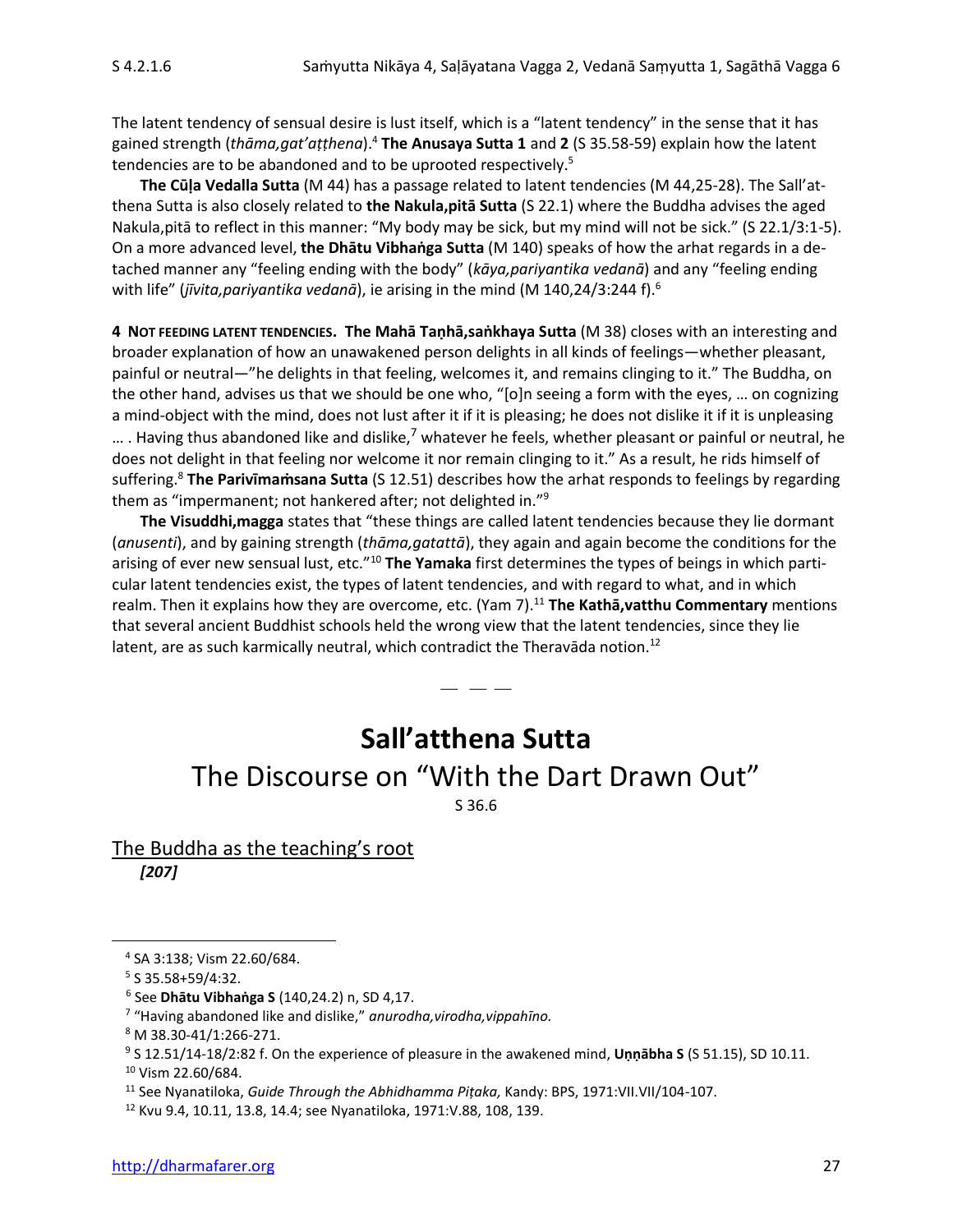**3** "Bhikshus, the untutored ordinary person feels pleasant feeling, painful feeling, neutral feeling**.** 13

**4** But, bhikshus, the wise noble disciple, too, feels pleasant feeling, **[208]** painful feeling, neutral feeling**.**

**5** What then, bhikshus, is the distinction, the disparity, the difference between the wise noble disciple and the untutored ordinary person?"

**6** "Bhante, our teachings are rooted in the Blessed One, guided by the Blessed One, have the Blessed One as refuge. It would be good indeed if the Blessed One were to explain its meaning. Having heard the Blessed One, the bhikshus would remember it."<sup>14</sup>

"Then listen, bhikshus, pay close attention to it, I will speak."

"Yes, bhante!" the bhikshus replied in assent to the Blessed One.

The Blessed One said this:

#### The unawakened are hurt by two painful darts

**7** "Bhikshus, when the untutored ordinary person is touched by a painful feeling, he sorrows, grieves, laments, beats his breast, becomes confused. Hence, he feels 2 feelings: the bodily and the mental.<sup>15</sup>

**8** Bhikshus, it is just as if they were to wound a person with a dart [an arrow],<sup>16</sup> and then they were to wound him with a 2<sup>nd</sup> dart. As such, bhikshus, that person would feel the sensation of two darts.

Even so, bhikshus, when the untutored ordinary person is touched by a painful feeling, he sorrows, grieves, laments, beats his breast, becomes confused. So, he feels  $2$  feelings: the bodily and the mental.<sup>17</sup>

8.2 And being touched by that painful feeling, he shows aversion towards it. When he shows aversion towards the painful feeling, **the latent tendency of aversion** (*paṭighânusaya*) towards painful feeling lies latent in him.

8.3 When touched by a painful feeling, he delights in sensual pleasure.

 $13$  Comy to Mahā Satipatthāna S says that it is not easy to be mindful of neutral feeling, and that it should be best approached by way of inference, by noting the absence of both pleasant and unpleasant feelings. Comy illustrates with the example of a hunter seeing tracks before and after a rock, thereby inferring the track of an animal (MA 1:277). **Dhamma,saṅgaṇī** says that only the sense of touch is accompanied by pain or pleasure, while feelings arising at the other four sense-doors are invariably neutral (Dhs 139-145; Abhds 2). The suttas however speak of pleasant and unpleasant sights, sounds, smells, and tastes, that in turn condition the arising of corresponding feelings of pleasure or displeasure (S 4:115, 119, 125, 126). "This *Abhidhammic* presentation offers an intriguing perspective on contemplation of feeling, since it invites an inquiry into the degree to which an experience of delight or displeasure in regard to sight, sound, smell or taste is simply the outcome of one's own mental evaluation" (Anālayo, *Satipatthāna*, 2003:171). See §8e n.

<sup>14</sup> *Bhagavam,mūlakā no bhante dhammā, bhagavaṁ nettikā, bhagavaṁ paisaraṇā. Sādhu vata bhante bhagavata-ñ'eva paibhātu etassa bhāsitassa attho. Bhagavato sutvā bhkikkhū dhāressantîti*. This is stock: **Mahā Dhamma, samādāna S** (M 46,2/1:309 f), SD 59.11; **Vīmaṁsaka S** (M 47,3/1:317), SD 35.6; **Naakapāna S** (M 68,8/1:465), SD 37.4; **Mahā Suññata S** (M 122,19/3:115), SD 11.4; **Bālena Paṇḍita S** (S 2:24), SD 21.1, **Parivīmaṁsanā S** (S 12.51/- 2:81), SD 11.5, **Candûpama S** (S 16.3/2:199), SD 38.2; **Sammā,sambuddha S** (S 22.58/3:66), SD 49.10; **Sall'atthena S** (S 36.6/4:208), SD 5.5, **Ānanda S 2** (S 36.16/4:221); **(Tika) Añña Titthiyā S** (A 3.68/1:199), SD 16.4; **Loka,dhamma S**  (A 8.6/4:158), SD 48.3; **Kiṁ Mūlaka S** (A 8.83/4:338), SD 32.10; **Sambodhi Pakkhika Dhamma S** (A 9.1/4:351), SD 82.1; **Bhagavā Mūlaka S** (A 10.58/5:106), SD 57.20; **(Ekādasaka) Samādhi S 2** (A 11.20/5:355).

<sup>15</sup> "The bodily and the mental," *kāyikañ ca cetasikañ ca.*

<sup>16</sup> Comy: The second wound (*anugata,vedhaṁ*) would be just a finger's breadth or two-fingers' breadth away from the first one. For the one wounded, as such, would fee; the subsequent worse than the first. (SA 3:76).

<sup>&</sup>lt;sup>17</sup> "The bodily and the mental,"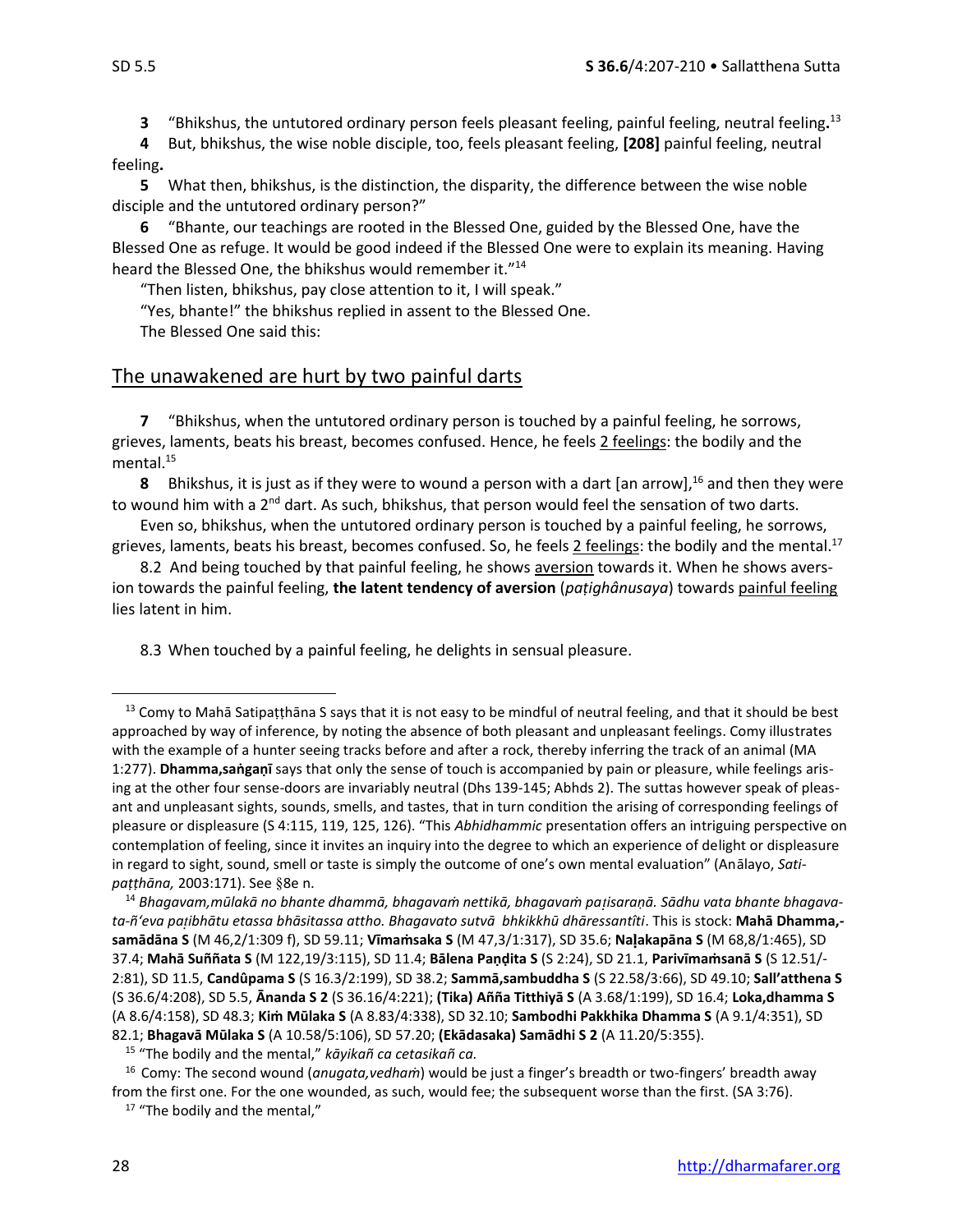Why is that so?

Because, bhikshus, the untutored ordinary person knows no other escape than through sensual pleasure.<sup>18</sup>

8.4 And when he delights in sensual pleasure, **the latent tendency of lust** (*rāgânusaya*) towards pleasant feeling lies latent in him.

8.5 He does not understand according to reality the arising, the passing away, the gratification, the danger and the escape with regards to feelings.<sup>19</sup>

Not understanding these things according to reality, **the latent tendency of ignorance** (*avijjā'nusaya*) towards neutral feeling lies latent in him.<sup>20</sup>

8.6 If he feels a pleasant feeling, he feels that it is yoked to him. If he feels a painful feeling, he feels that it is yoked to him. **[209]** If he feels a neutral feeling, he feels that it is yoked to him.

This, bhikshus, is called an untutored ordinary person who is yoked to birth, death, sorrow, lamentation, physical pain, mental pain and despair—he is one who is yoked to suffering, I say!<sup>21</sup>

#### The awakened feels only one dart

**9** Bhikshus, when the wise noble disciple is touched by a painful feeling, he does *not* sorrow, or grieve, or lament, or beat his breast, or become confused. Hence, he feels (only) one feeling: the bodily, not the mental.

**10** Bhikshus, it is just as if they were to wound a person with a dart, but they were *not* to wound him with a second dart. As such, bhikshus, that person would feel the sensation of (only) *one* dart.

Even so, bhikshus, when the wise noble disciple is touched by a painful feeling, he does not sorrow, or grieve, or lament, or beat his breast, or become confused. Hence, he feels (only) one feeling: the bodily, not the mental.<sup>22</sup>

<sup>20</sup> The most important characteristic of neutral feelings to note is their impermanent nature (It 47). This is because a neutral feeling appears to be the most stable of the three types of feeling. When they are noted as impermanent, it will lead to the arising of wisdom, thereby countering the latent tendency of ignorance. See 3n. See Anālayo, *Satipaṭṭhāna: The Direct Path to Realization,* 2003:171.

<sup>21</sup> **Mahā Taṇhā,saṅkhaya S** (M 38) concludes with an interesting, broader explanation of how an unawakened person delights all kinds of feelings—whether pleasant, painful or neutral—"he delights in that feeling, welcomes it, and remains clinging to it." It also describes a Buddha responds to these feelings (M 38.30-41/1:266-271). See Intro above & also **Cūḷa,vedalla S** (M 44.25-28/1:303 f).

<sup>22</sup> SA 3:77: Of the noble disciples, the stress here is on the arhat, although it would also apply to the non-returner. The Commentaries say that both have abandoned aversion (*paṭigha*) or ill will (*dosa*), and thus are no longer subject to mental pain or displeasure (*domanassa*). However, anyone with a body, including the Buddhas, is subject to bodily painful feeling.

 $18$  Comy: The escape is mental concentration, the path and the fruit, but he does not know this, knowing only sensual pleasure. (SA 3:77)

<sup>19</sup> Cf **Cūḷa Sīha,nāda S** (M 11,7/1:65), where the Comy says the arising (*samudaya*) the views of being (*bhava, diṭṭhi*) and non-being (*vibhava,diṭṭhi*) are due to any of these 8 conditions (*aṭṭha-ṭ,ṭhāna*): the 5 aggregates, ignorance, sense-contact, perception, thought, unwise attention, bad friends, and another's voice [Pm 1:138]. Their disappearance (*atthaṅgama*) is the path of streamwinning which eradicates all wrong views. Their gratification (*assāda*) may be understood as the satisfaction of psychological need that they provide; their danger (*ādīnava*) is the continual bondage that they entail; the escape (*nissaraṇa*) from them is nirvana (MA 2:11). See also **Cha Chakka S** (M 148) where the latent tendencies are explained in connection with each of the 6 senses (M 148,28-33/3:285), SD 26.6.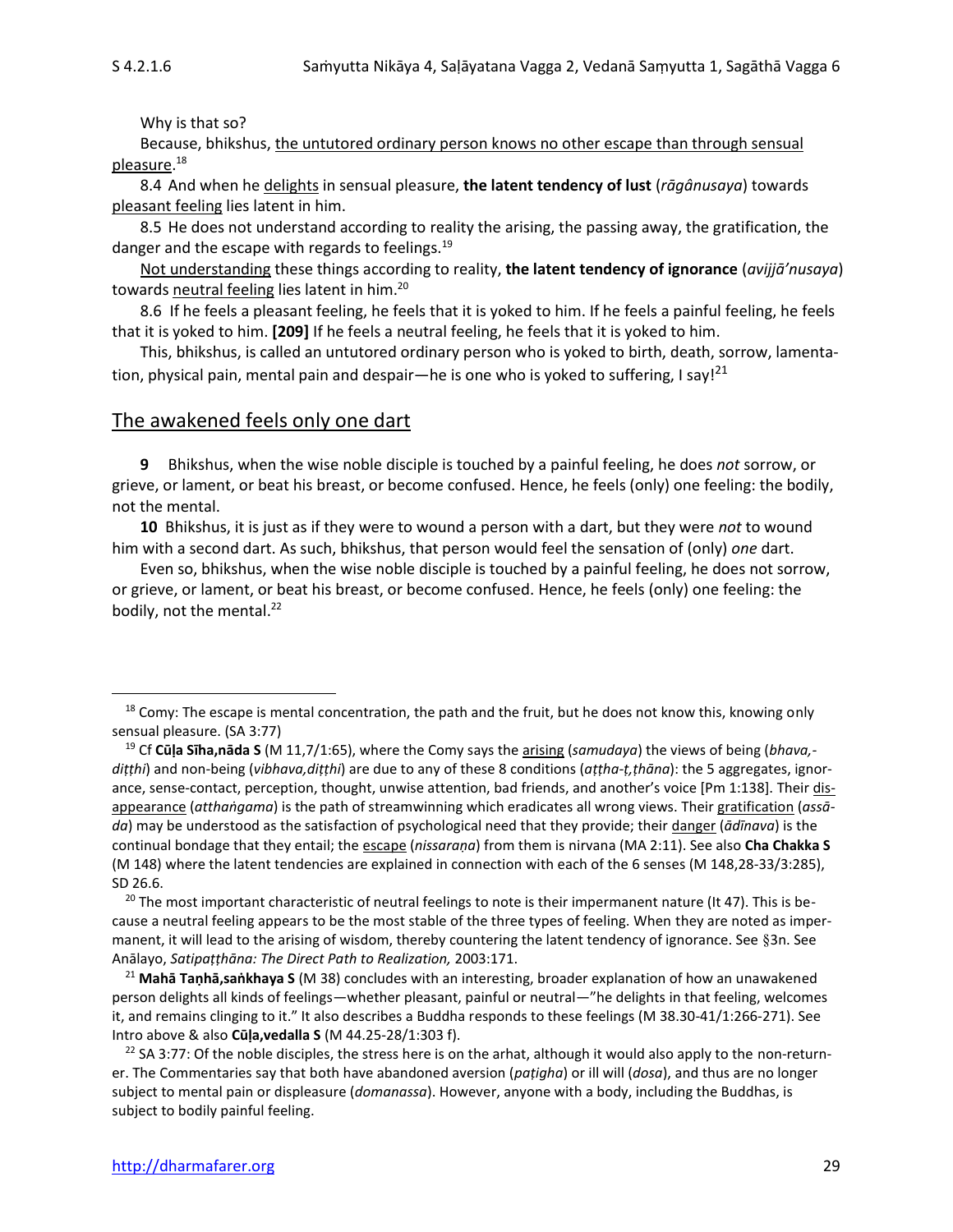10.2 And being touched by that painful feeling, he shows no aversion towards it. When he shows no aversion towards the painful feeling, the latent tendency<sup>23</sup> of aversion towards painful feeling does not

lie latent (in him).

10.3 When touched by a painful feeling, he delights not in sensual pleasure.

Why is that so?

Because, bhikshus, the wise noble disciple knows escape other than through sensual pleasure.

10.4 And when he does not seek delight in sensual pleasure, the latent tendency of lust towards pleasant feeling does not lie latent (in him).

10.5 He understands according to reality the arising, the passing away, the gratification, the danger and the escape with regards to feelings.

Understanding these things according to reality, the latent tendency of ignorance towards neutral feeling does not lie latent (in him).

10.6 If he feels a pleasant feeling, he does not feel that it is yoked to him. If he feels a painful feeling, **[210]** he does not feel that it is yoked to him. If he feels a neutral feeling, he does not feel that it is yoked to him.

This, bhikshus, is called a wise noble disciple who is not yoked to birth, or death, or sorrow, or lamentation, or physical pain, or mental pain, or despair—he is one who is not yoked to suffering, I say!

**11** Bhikshus, this then is the distinction, the disparity, the difference between the wise noble disciple and the untutored ordinary person.

- **12** The wise one, deeply learned, feels not a feeling (in his mind) That is pleasurable or painful This is the great difference Between the wise and the untutored ordinary person.
- **13** For the deeply wise who has mastered the Dharma, Who truly sees this world and the next. Desirable things do not agitate his mind Nor does the undesirable bring him aversion.
- **14** For him, there is neither attraction nor repulsion, They have been dispersed, come to an end, And having known that dustless sorrowless state [nirvana], He rightly knows that he has crossed over existence.

— evam —

### Bibliography

Mathews, Bruce

1983 *Craving and Salvation: A study in Buddhist soteriology.* Waterloo, Ontario: Wilfrid Laurier University Press, 1983.

Nyanatiloka

1971 *Guide Through the Abhidhamma Piṭaka,* Kandy: Buddhist Publication Society, 1971.

<sup>23</sup> Latent tendencies (*anusayā*): see Intro n above.